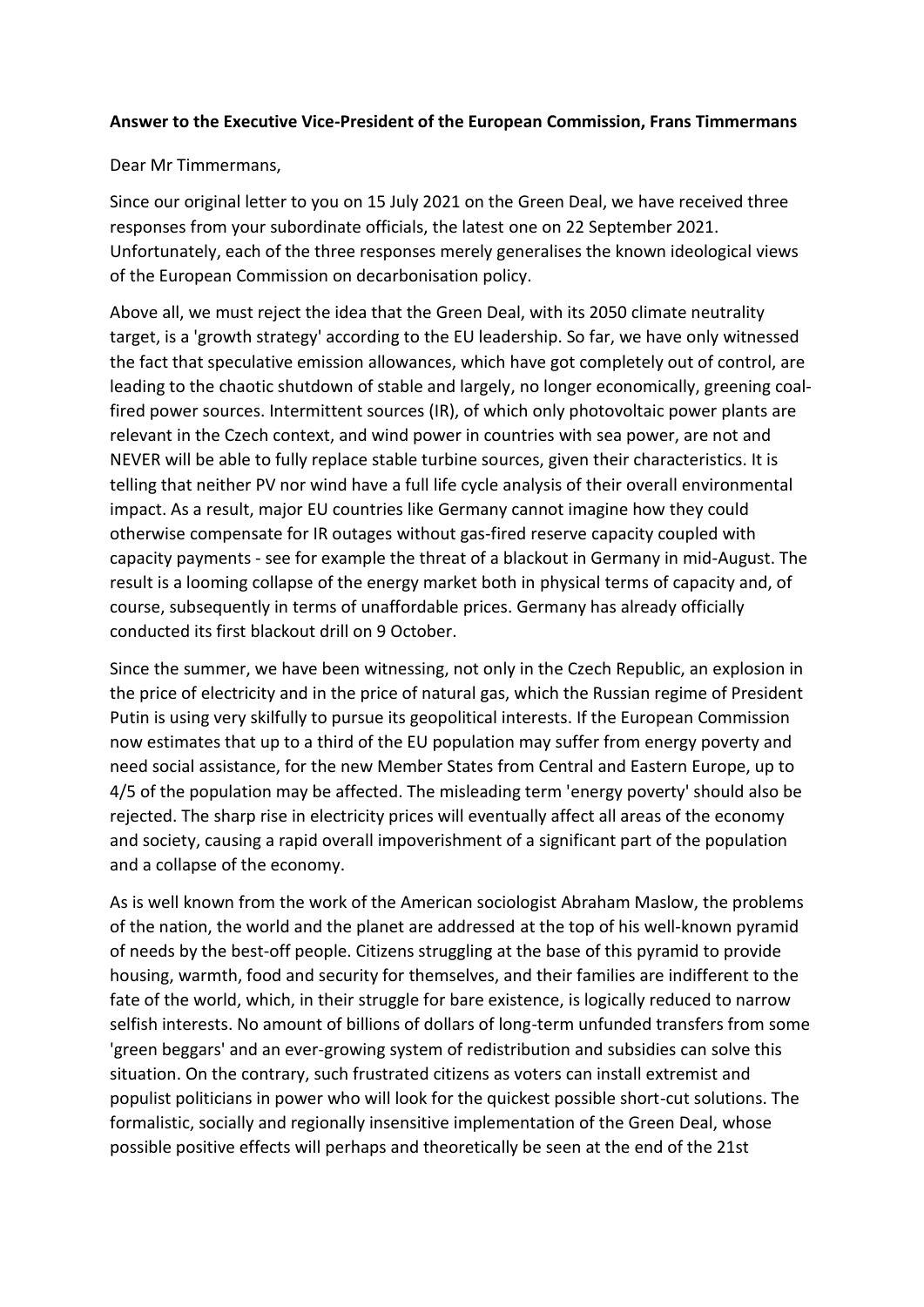century, is already having a hard impact on the current lives of EU citizens, especially in the comparatively not so affluent, post-communist member states.

The Czech Republic is already being hit hard by an impact of the Green Deal policy in the form of the forced promotion of electromobility. As elsewhere in the EU, it is virtually impossible to sell electric cars without subsidies, i.e., money from other taxpayers' pockets. European consumers do not see any added value in them, and it is already clear that it will be difficult to ensure that they are constantly recharged with scarce electricity. As a result, production is now grinding to a halt at Škoda Auto, the largest and most important company in the Czech economy, while other car manufacturers, Hyundai and Toyota, are also experiencing outages. The immediate reason is a shortage of chips, but the key reason is the rejection of electromobility, and the production of internal combustion engines punished by emission fines. The result is already a sharp drop in new car sales and rising volumes of ever older used cars. You will know this from your home country, the Netherlands. The production of cars and components accounts for 10% of the Czech GDP and roughly a quarter of the country's industrial production and exports.

Dear Mr Timmermans, electricity is not just a commodity; its abundance and affordability are a prerequisite for the functioning of our technologically oriented civilisation. Any attempts to change this paradigm would only mean the collapse of a civilisation that wanted to follow this adventurous path.

As the German weekly Focus wrote at the beginning of October, warning of the growing risk of blackouts in Germany, after just three days of total blackouts, (German) society will collapse.

The Czech Republic is the most industrialized country in the European Union in relation to GDP. Without a stable and affordable supply of electricity 24/7/365, domestic industry as the basis of the country's prosperity would be at risk, as dozens of leading Czech industrial entrepreneurs have already pointed out. The Czech Republic is still governed by its State Energy Concept, which assumes the dominant use of nuclear energy in the energy mix, which has long been approved by 70% of the Czech population in surveys. If the European Commission wants the Czech Republic to make a real contribution to the EU's decarbonisation plans in terms of its capabilities, then it should agree with the opinion of a number of EU Member States, led by France, and include nuclear power in the taxonomy as a supported resource as soon as possible and support the construction of new nuclear power sources directly financially. We are convinced, in line with Andrei Sakharov's famous essay, that without nuclear energy, our Western civilisation will not be truly free and independent.

We call on the representatives of the newly formed government and parliament of the Czech Republic, which emerged from the free democratic elections on 8 and 9 October, to make further acceptance of the EU Green Deal policy conditional on studies of the impact of this policy on key aspects of the life of EU countries in the field of energy, the economy and on the necessary social cohesion of society.